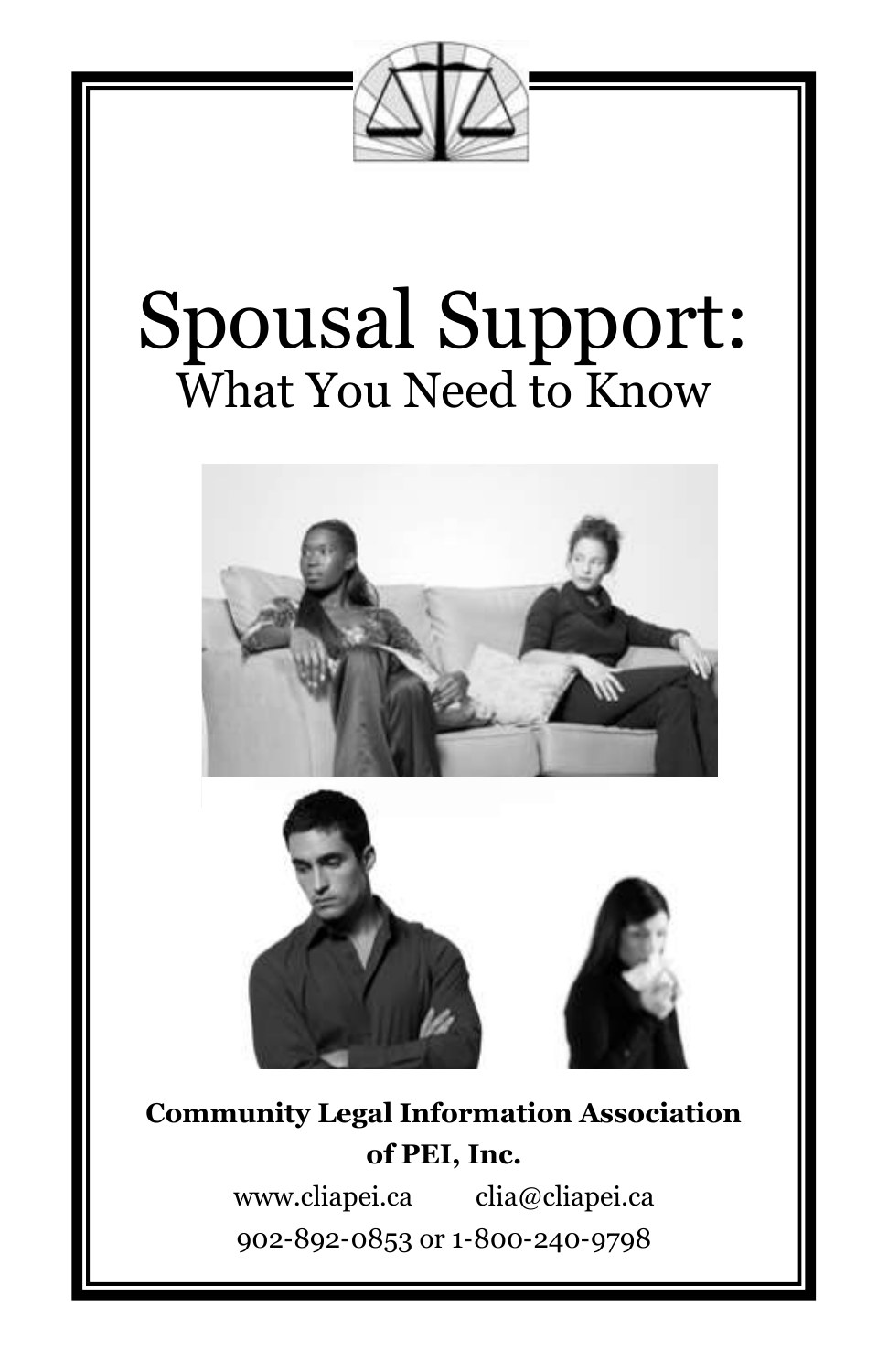

# **Spousal Support: What You Need To Know**

**Are you separating or divorcing? Are there children in your relationship? Do you now pay or receive support?**

**If you are in any of these situations, you can benefit from information about spousal support.**



This pamphlet will explain the law about spousal support (alimony). Spousal support is the money paid by one spouse to the other. Support is also sometimes called maintenance.

According to the *Domestic Relations Act*, "spouse" is defined as:

- two people who are legally married or
- two people who have lived in a conjugal (sexual) relationship for 3 years or more, or
- two people who are living in a conjugal (sexual) relationship and are the natural or adoptive parents of a child or children.

The law says that you must try to support yourself after a separation or divorce. But, if one of you is unable to support yourself or will suffer a big drop in income or standard of living as a result of the separation, a claim for spousal support may be made.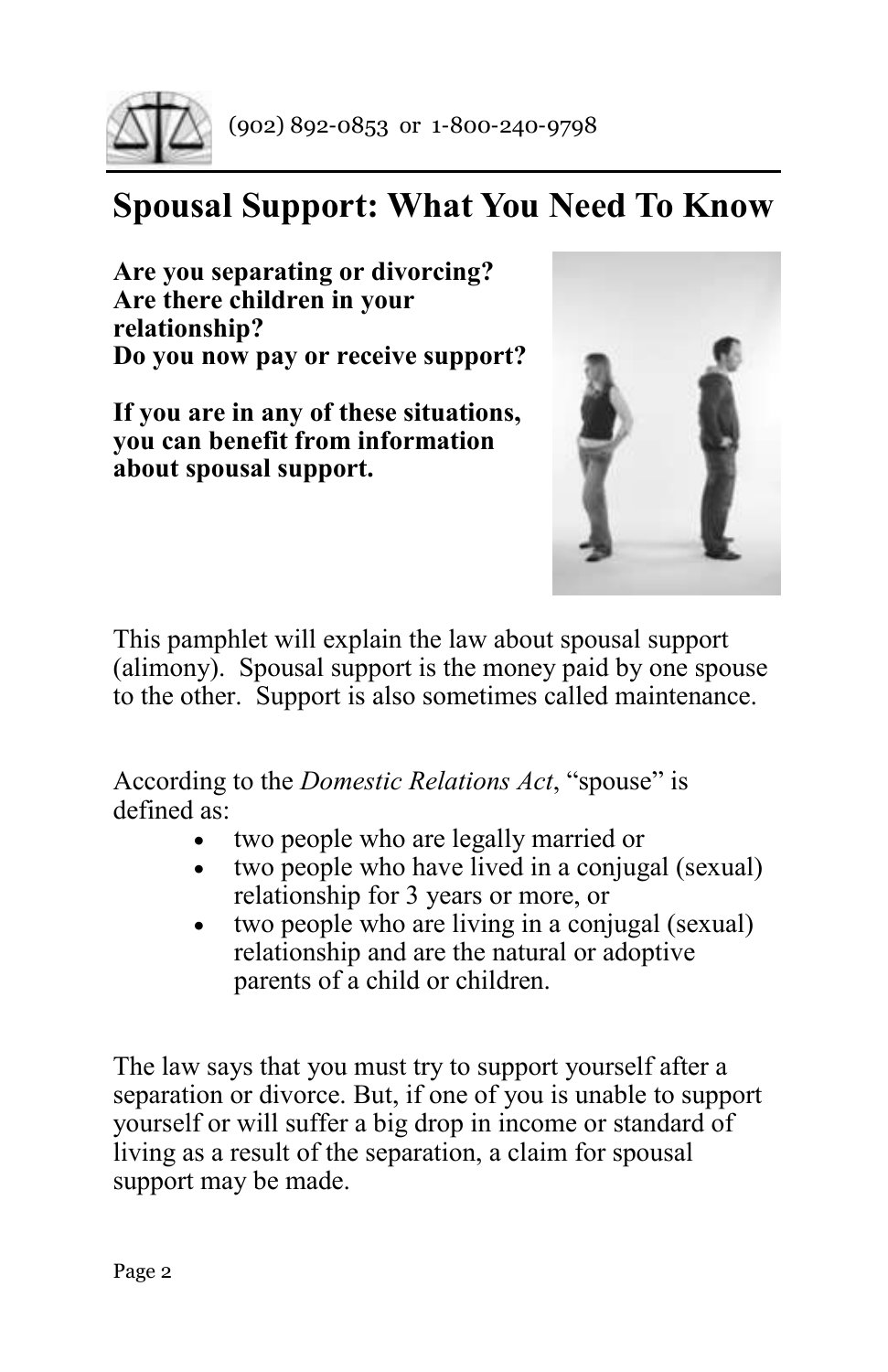

Spousal support can be ordered:

- while you retrain;
- while you find a job;
- while you stay home to care for young children;
- if you were damaged by the relationship (as in some abuse situations);
- if you are disabled and cannot work;
- if you are too old to retrain for work.

The "Spousal Support Advisory Guidelines" may be used to determine how much spousal support is paid and for how long. These guidelines are not law, but advisory. They are considered by the courts when deciding on spousal support.

There are different formulas used for different situations, such as whether or not there are dependent children, how long you were together, and other factors. More information about these Guidelines is available at the website of the Department of Justice Canada (www.justice.gc.ca). At this site, do a search for "Spousal Support Advisory Guidelines".

A spouse may be entitled to support even if he or she is working - this depends upon the history of the relationship between the spouses. The judge will look at:

- how long the spouses have lived together;
- what role each spouse played in the marriage (e.g., one spouse was a full-time homemaker);
- whether one spouse will suffer financial hardship because of the marriage breakdown.

If your circumstances make it unreasonable to expect you to become self-supporting, or if your income is much lower than the other spouse's after separation, you may be able to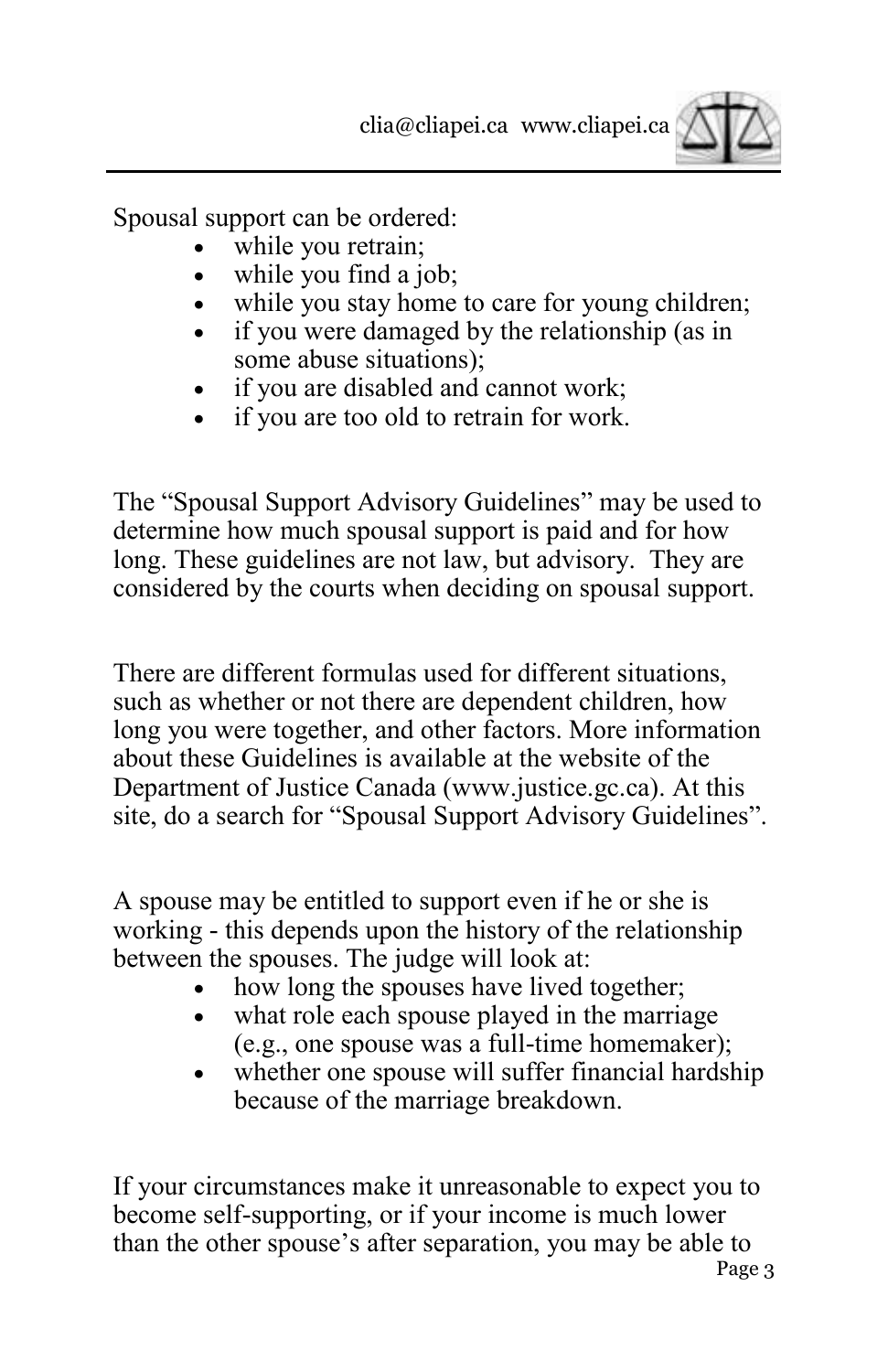

get support for a period of time or even indefinitely. Spousal support will only be awarded:

- if you are entitled to it;
- if the other person can afford to pay it; and
- after child support has been considered.

### **What happens at income tax time?**

At income tax time, spousal support can be deducted from the income of the person who pays it and must be added to the income of the person who receives it.

If you have an order that includes both child and spousal support, payments go first towards child support. This means that a paying parent will not get a tax deduction for spousal support until child support is fully paid.

Family support orders usually state how much is for spousal support and how much is for child support. If your support order does not specify this, it is assumed that everything paid is for child support.

#### **How do you get spousal support?**

There are two ways to get spousal support:

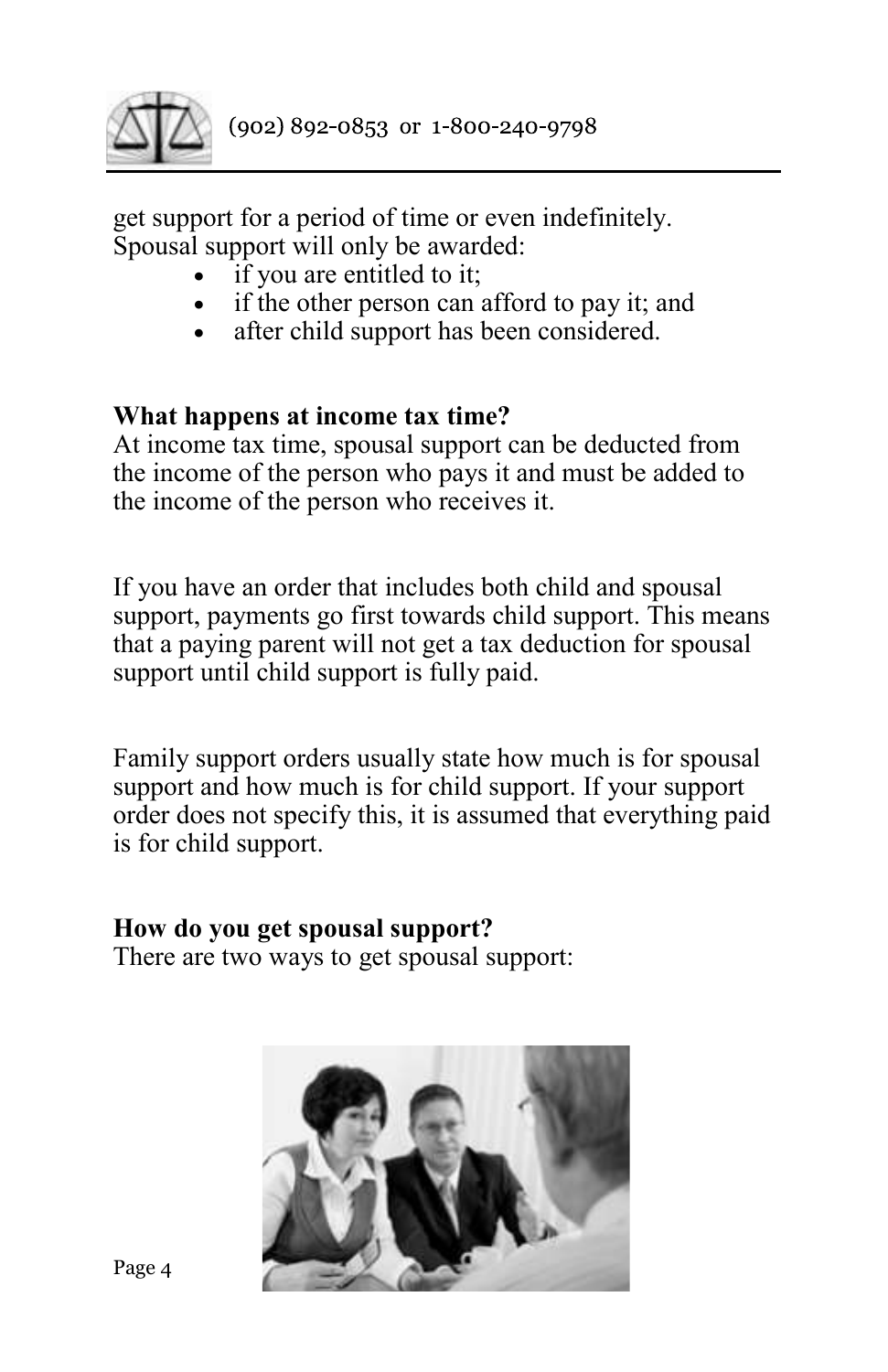

#### **One: Out of Court Agreement**

If both of you can agree on the amount to be paid and the conditions, a written agreement can be reached and signed out-of-court.

Out-of-court settlements can be done through mediation or through a collaborative law process in which you meet in face-to-face discussions with your spouse. With the help of a neutral mediator or collaborative lawyer, you negotiate to reach an agreement that is acceptable to both of you. If these processes work, it can save time and money, create less stress for the family, and keep your dispute more private than going to court. It allows you to create your own solutions. Mediation or collaborative law can help you work out an agreement that keeps everyone's best interests in mind. This is particularly beneficial if you have children.

To be legally binding, your agreement must be signed by both of you and witnessed. You should have a lawyer check your agreement to make sure it is correct and complete. If your spouse's lawyer wrote the agreement, you should have your own lawyer look at it before you sign it.

You can register your agreement with the Maintenance Enforcement office. If payments are not made according to the schedule, the Maintenance Enforcement office will take steps to enforce your agreement.

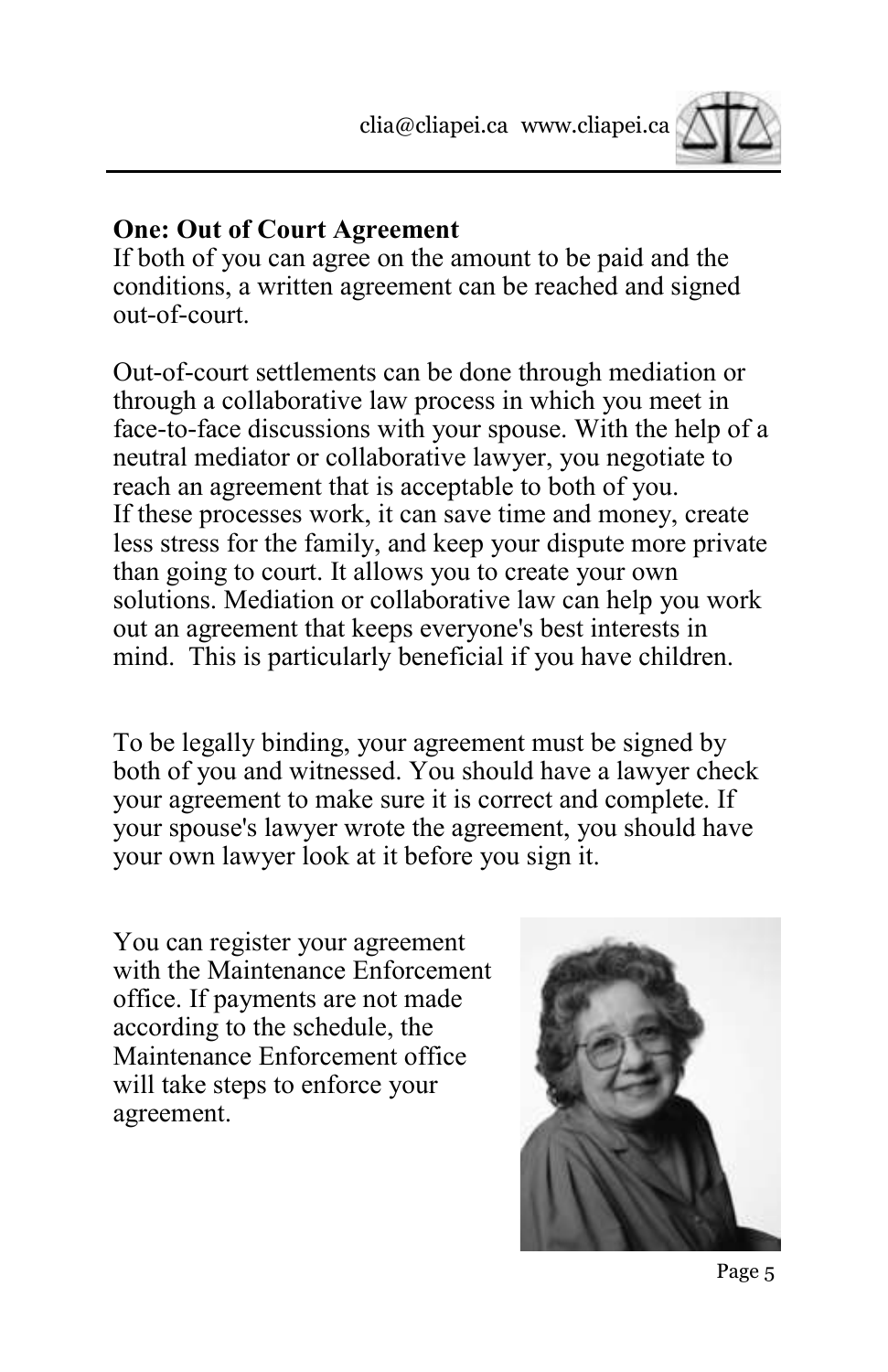

## **Two: Court Order**

You can make an application to have a hearing in Family Court. It is a good idea to get help from a lawyer to be sure that your interests are being looked after and the necessary papers are properly prepared.

#### **Any order or agreement should be carefully looked at before you sign it. A signed agreement for support is a binding contract.**

The PEI *Family Law Act* states that you must make a claim for spousal support within two years from the date you separate.

If your claim is part of a divorce application, your case falls under the federal *Divorce Act.* There are no time limits under the *Divorce Act* for applying for spousal support.

## **Can I change spousal support?**

You can change an agreement or order if you both agree to the changes and put those changes in writing.

If you can't agree, you or your spouse can apply to the Court for a change or variation to this order or agreement. For a variation to be granted, a significant change must have occurred in your, or your spouse's, financial situation. If you are not divorced, at least six months must have passed since your last agreement or order was made. If you are divorced, the six-month time restriction does not apply and you can reapply for spousal support or apply for a variation of your spousal support under the *Divorce Act* if:

- your first application for spousal support was denied or reduced in favor of child support; and
- your child support is now reduced or stopped.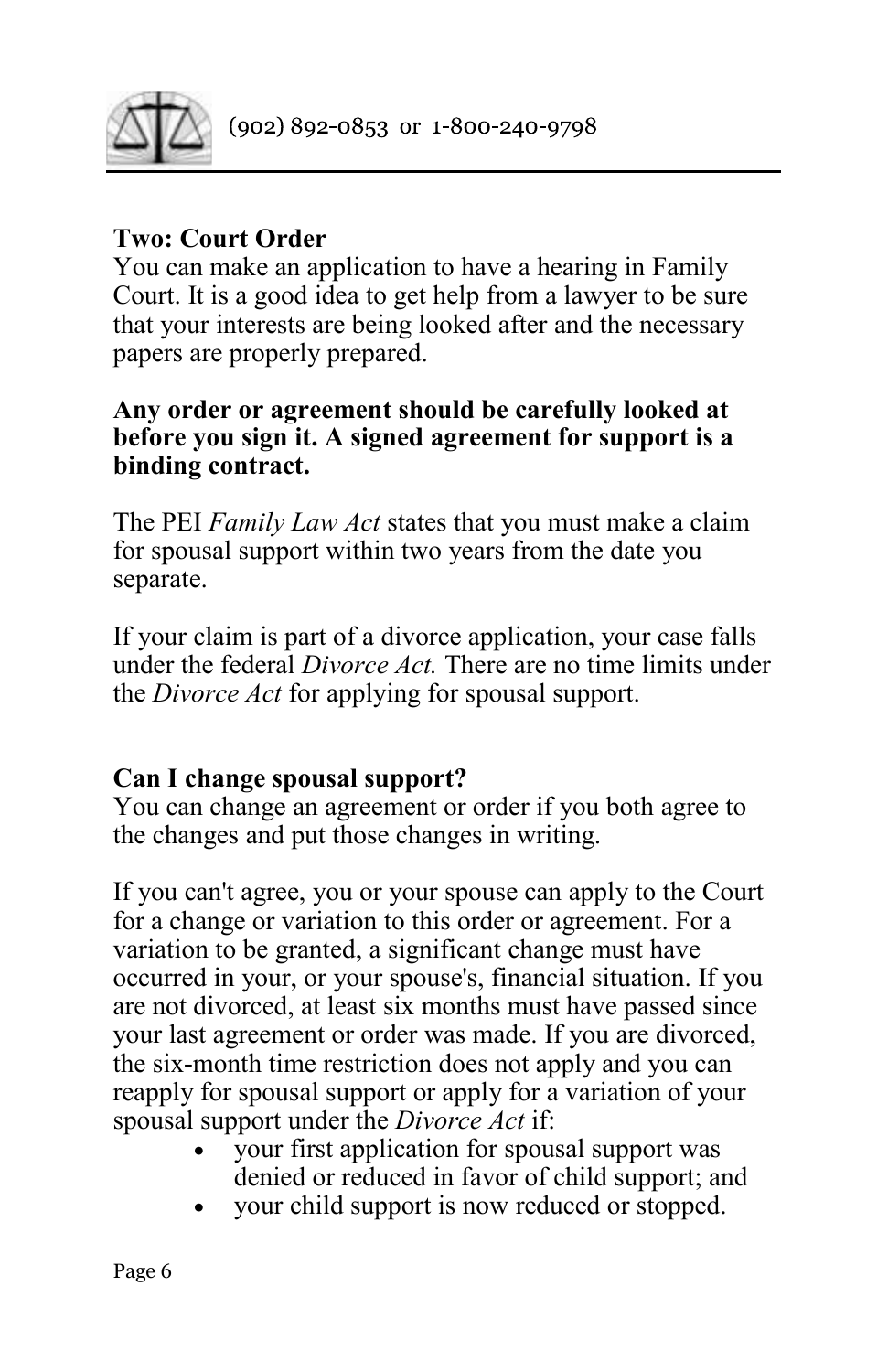

It is a good idea to speak to a lawyer if you think you are eligible for spousal support. If your spouse will not agree to pay spousal support, you may need to take your case to court to get it ordered by a judge. Informing yourself about the Spousal Support Advisory Guidelines and talking to your lawyer about using these in your application may be a good plan. If you do not know a lawyer, call the Lawyer Referral Service at 902-892-0853 or 1-800-240-9798. A short consultation with a lawyer for a modest fee is available through this service. If required, further time with the lawyer will be charged at a rate that you both agree to.

#### **Where can I get more information?**

If you need legal information, contact Community Legal Information Association of PEI via www.cliapei.ca, clia@cliapei,ca or call 902-892-0853 or 1-800-240-9798.

If you need tax information, call Canada Revenue Agency at 1-800-959-8281.

For more information on collaborative law, go to the website at www.cppei.ca or visit www.cliapei.ca for a copy of the pamphlet, "Collaborative Law in Separation and Divorce" or "Resolving Conflict Outside of Court".

This pamphlet was published by Community Legal Information Association of Prince Edward Island Inc. (CLIA) for information and education purposes only. It does not contain a complete statement of the law in this area and is not a substitute for legal advice. If you need legal advice contact a lawyer. If you do not know a lawyer, you may contact one through the Lawyer Referral Service (902-892-0853 or 1-800-240-9798). A short appointment with a lawyer through this service will cost you a modest fee.